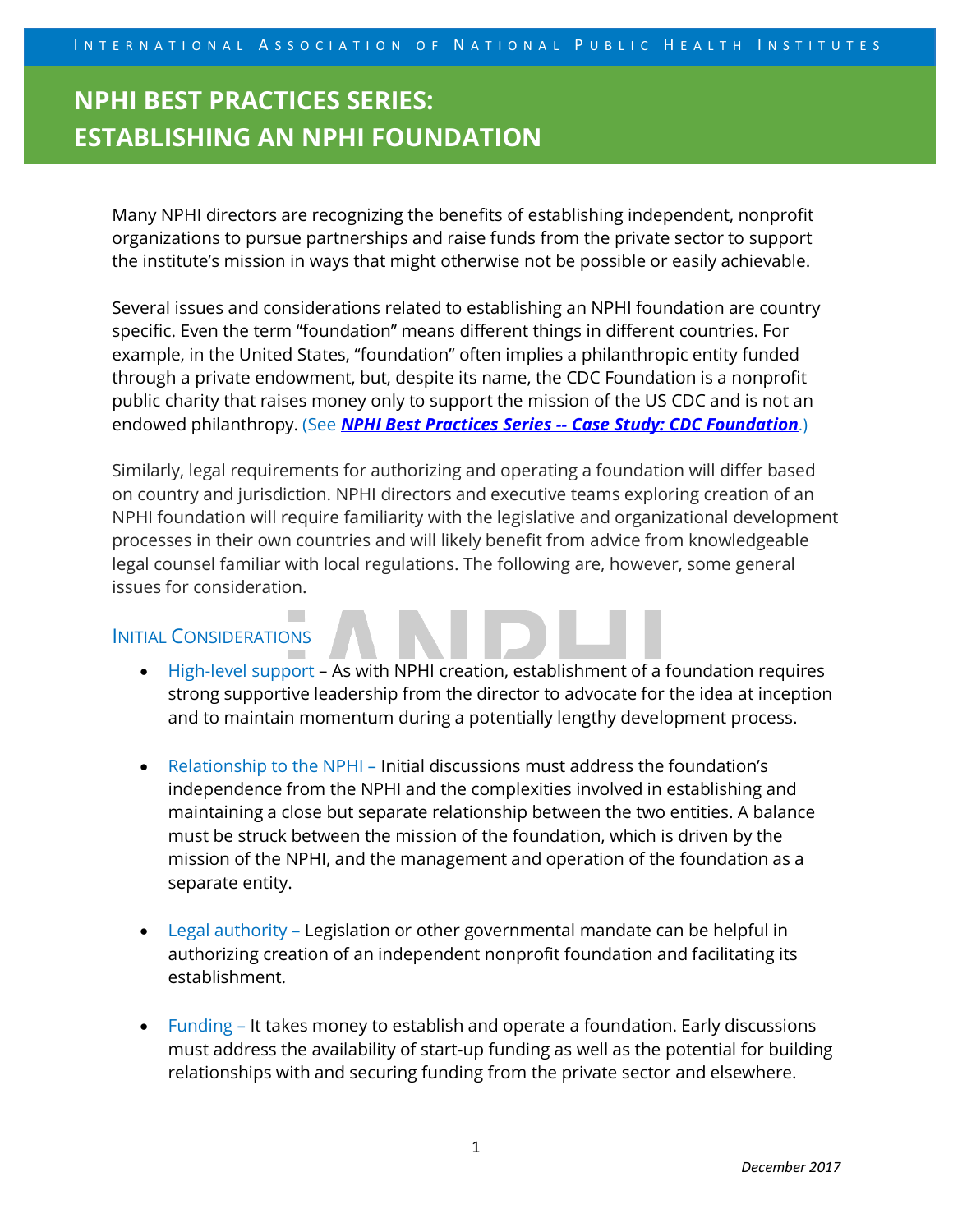# **NPHI BEST PRACTICES SERIES: ESTABLISHING AN NPHI FOUNDATION**

• Ethical guidelines – It is important to think through in advance the complex ethical issues and potential risks involved in establishing a nonprofit entity. A code of ethics might address issues such as personal and professional integrity, governance, legal compliance, and responsible stewardship of funds.

### ORGANIZATIONAL AND OPERATIONAL **DOCUMENTS**

The process for establishing a foundation usually requires two essential documents:

#### A Foundation Can Add Value to an NPHI

- Help the NPHI pursue innovative ideas that might not be possible without the support (e.g., funding, expertise, information, technology) of external partnerships
- Help the NPHI launch new programs, expand existing programs, or conduct pilot activities in advance of full implementation of a project
- Provide flexibility in use of funds so that the NPHI can act quickly and effectively in the face of a public health threat or challenge
- Formative document (i.e., articles of incorporation; legislation) that contains general information about the foundation, such as the name, location, and statement of purpose
- Bylaws (i.e., rules) that govern daily operations of the organization and outline in writing the governance structure, terms and term limits, meeting requirements, conflicts of interest policies, code of ethics, etc.

It can be helpful to convene an organizing committee and hire an attorney to prepare these documents and create the foundation.

### **GOVERNANCE**

Foundations are typically governed by a Board that provides strategic leadership to the organization (i.e., sets direction, makes policy and strategy decisions, oversees performance, ensures accountability). Board members are key to securing essential funding for the foundation, building relationships and generating goodwill, and advocating on behalf of the NPHI.

The Governing Board should be constituted to provide relationships and a structure for fundraising and to ensure independence from the NPHI. The composition of the Board is typically set forth in the bylaws. Intentionally structuring the Board to include other sectors in addition to public health (e.g., business; philanthropy) can maximize both independence from the NPHI and success in fundraising and relationship building. Separation between